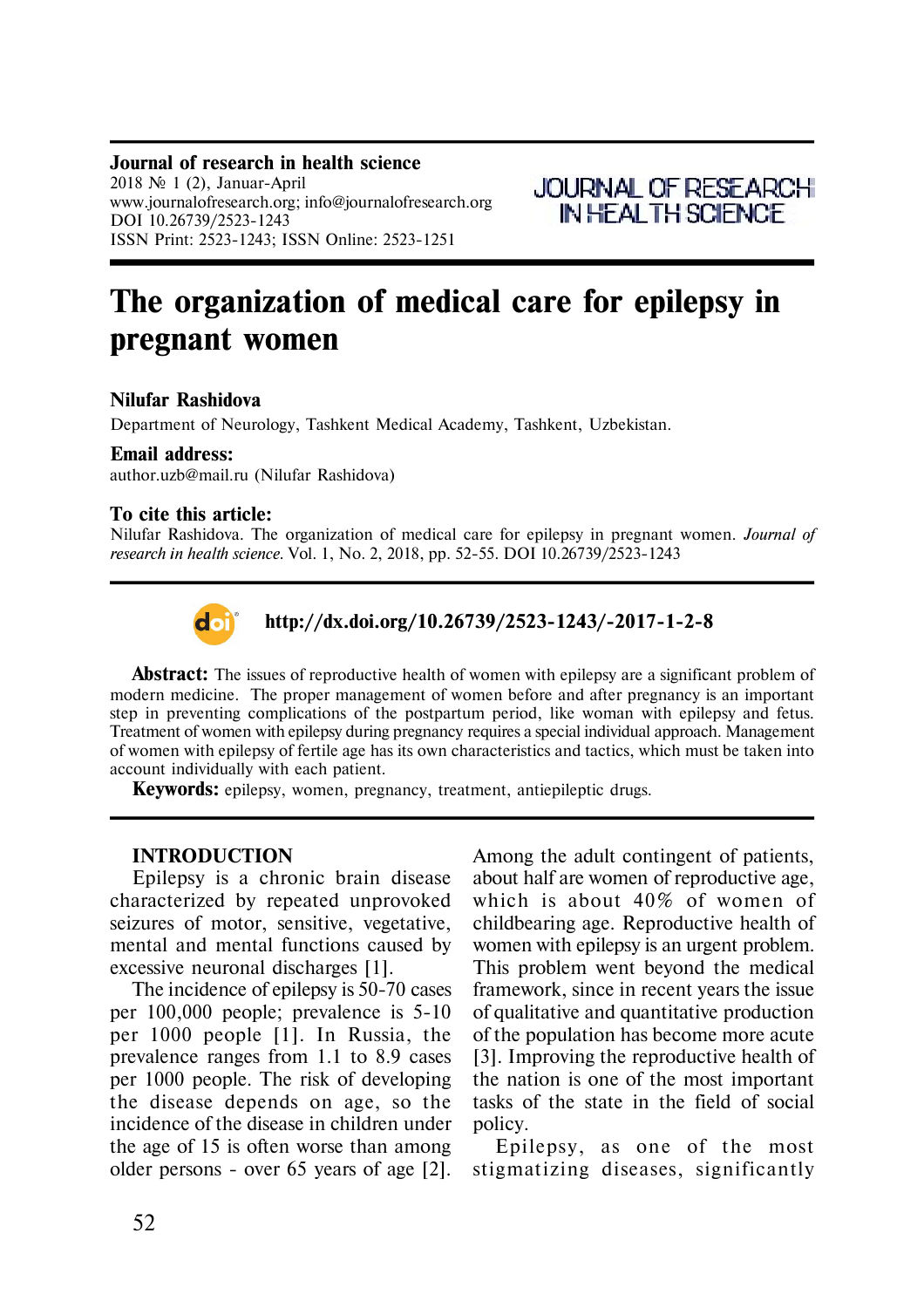complicates the prospect of marriage and the creation of a family, and the most important issue for every woman - the possibility of having a child - causes a severe psycho-traumatic situation [4, 5].

At present, due to progress in epileptology and clinical pharmacology, it is possible to achieve a stable remission of the disease in more than 65-70% of patients, which can significantly improve their quality of life and social adaptation, to marry and have children. In connection with this, the problems of reproduction and the provision of therapeutic and diagnostic assistance to women with epilepsy have recently been particularly relevant [6].

Women aged 25-39 have significantly lower fertility rates than in the general population [7]. At the same time over the past 20 years, there has been a fourfold increase in the number of pregnancies and births in women with epilepsy [Vlasov P.N. et al, 2000; 2005]. Annually about 3 (0.7%) of newborns from the total number of children are born from mothers with epilepsy [8, 9].

More than 40% of women with epilepsy do not plan pregnancy [10]. Only 3% of women with epilepsy are planning to visit an obstetrician-gynecologist 3 months before the antici pated time of her onset. In addition, more than a third of women with epilepsy have no idea about the effect of pregnancy on the course of the underlying disease, although it is well known fact that the onset pregnancy in some cases can worsen the course of the disease [12].

The WHO experts have identified a list of diseases and conditions associated with a high risk of complications in case of an unplanned pregnancy, even life threatening and health threatening. It includes epilepsy [13].

Modern medicine has made considerable progress with regard to diagnosis and treatment of epilepsy. To date, the organization of rendering medical and social assistance to the patients with epilepsy is improved based on existing facilities. First of all, treatment and prophylactic institutions that have the capabilities of such high-tech research methods as MRI and CT of the brain, computer EEG (including EEG video monitoring), MR-angiography or selective angiography of cerebral vessels, therapeutic pharmacologic monitoring. Improving the organization of care for the patients with epilepsy and epileptic syndromes in the region makes it possible to optimize the prognosis of the disease and improve the quality of life of patients with epilepsy.

In connection with this, the optimization of therapy for epilepsy in women before pregnancy is important and consists in achieving remission of epilepsy at the lowest possible doses of antiepileptic drugs (AED) and preferably on monotherapy [14]. According to the recommendations of the Russian antiepileptic league, any replacement of AED should be avoided when remission is achieved [15]. One of the important moments in the treatment of epilepsy in pregnant women is the balanced and integrated approach of the treating doctor of the neurologist-epileptologist, obstetrician-gynecologist, with the aim of maintaining a balance between the risk for the mother and future fetus associated with uncontrolled seizures and teratogenic effects of AED [16].

**Do rates of epileptic seizures linked with trimesters of pregnancy**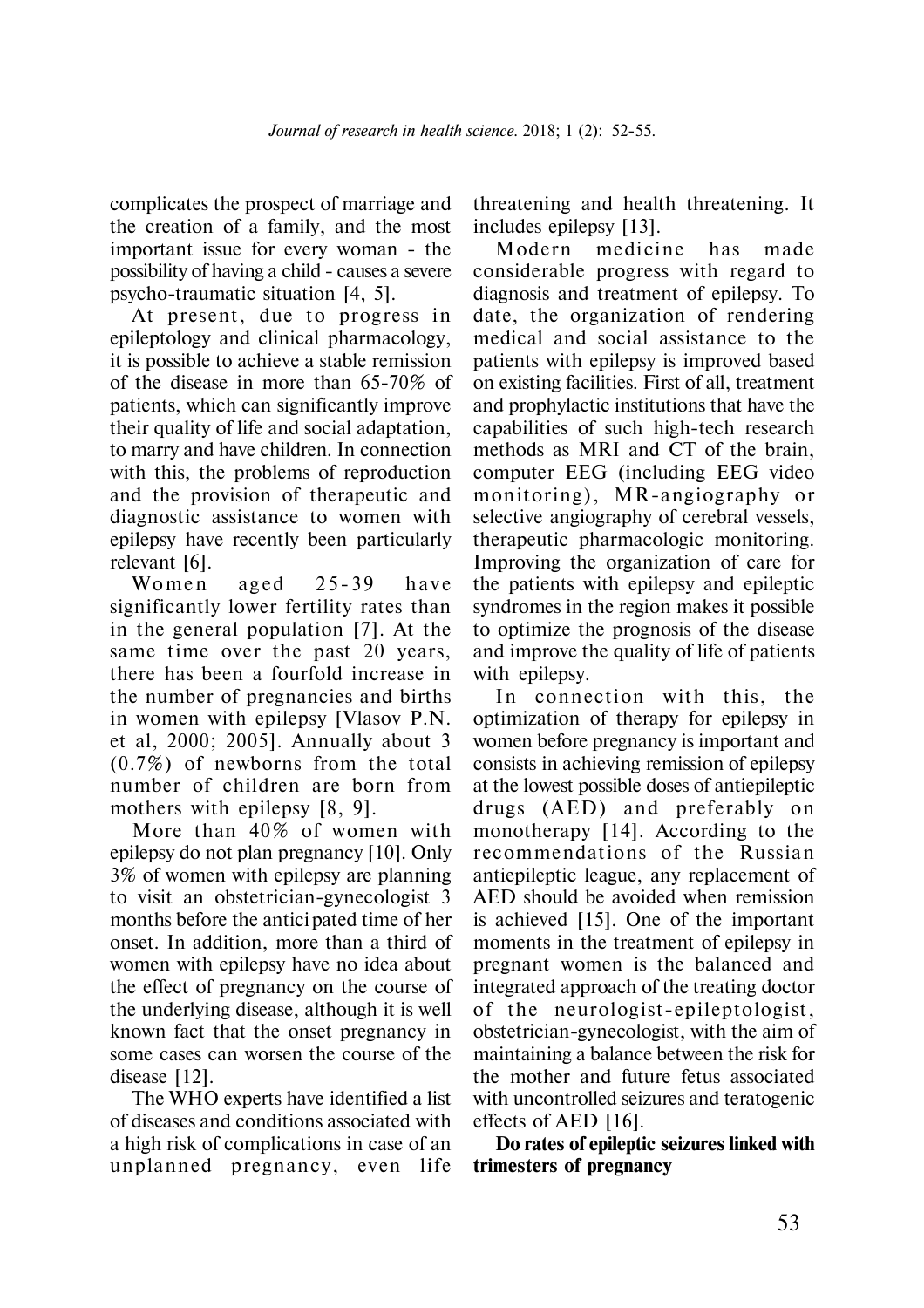The frequency of epileptic seizures during pregnancy does not change in most cases - 63.6-70.5% of cases of women [17]. According to the literature, an increase in the frequency of seizures during the second trimester is observed in 32% of cases, in III - in 39%. In 1.7% of cases, the frequency of seizures changes opposite to the original (increase or decrease, or, conversely) in the II and III trimesters compared with I trimester.

According to D. Battino, T. Tomson, E. Bonizzoni, 2013, worsening of seizure control in the II and III trimesters (compared to the ? trimester) is more common in pregnancy with lamotrigine therapy - at 19.9% than in those, who took carbamazepine  $(14.6\%)$ , phenobarbital (11.7%) or valproate (13.2%).

Epileptic seizures are more likely in the first trimester of pregnancy with an increase in the drug load (in 35% of cases with an increase in dose and / or the addition of a second / third AED) than without an increase in AED load (15.3%) [18].

# **Is there any evidence association between estrogen and progesterone levels and convulsive epileptic seizures?**

An increase in the level of estrogen in the first trimester of pregnancy and before childbirth can reduce the level of convulsive threshold [19]. In the period of gestation the increased estrogen content increases liver synthesis of a number of substances including procoagulants, fatty acids and steroids precursors, and the activity of liver cytochrome P450 increases [20]. Progesterone decreases intestinal motility, preventing the secretion of mucous secretion, the pH of gastric juice and can affect the absorption of AED [21]. Due to these processes, the dose of AED increases during pregnancy in 26.0% of cases, the addition of second AED with initial monotherapy is observed in 2.6% of all pregnancies in women with epilepsy. The increase in the dose and / or the addition of another AED was recorded in 16.7% of cases with the initial monotherapy with carbamazepine, 47.7% with lamotrigine,  $29.3\%$  with phenobarbital and 20.5% with valproate [18]. In the postpartum period, the level of most AEDs in the mother's blood gradually increases and reaches its initial value at the tenth week after delivery [21].

## **Conclusion**

Summarizing the foregoing, the management of women with epilepsy of fertile age has its own characteristics and tactics, which must be taken into account individually with each patient.

#### **References**

<sup>1.</sup> Klotz, U. The role of pharmacogenetics in the metabolism of antiepileptic drugs: pharmacokinetic and therapeutic implications / U. Kloz // Clin. Pharmacokinet. - 2007.-Vol. 46.-P. 271-279.

<sup>2.</sup> Pregnancy, delivery, and outcome for the child in maternal epilepsy / G. Veiby, K. Daltveit, B. A. Engelsen [et al.] // Epilepsia. - 2009. - Vol. 50, № 9. - P.2130-2139.

<sup>3.</sup> Choice of method of contraception in women suffering from epilepsy / LV Adamyan, I.A. Jidkova, V.V. Berseneva and others // Pharmateka - 2012. -  $\mathbb{N}^{\circ}$  4.-With. 14-19.

<sup>4.</sup> Analysis of prenatal and gestational care given to women with epilepsy /C. Seale, M. Morrell, L. Nelson [et al.] // Neurology. - 1998. - Vol. 51, № 4. - P.1039-1045.